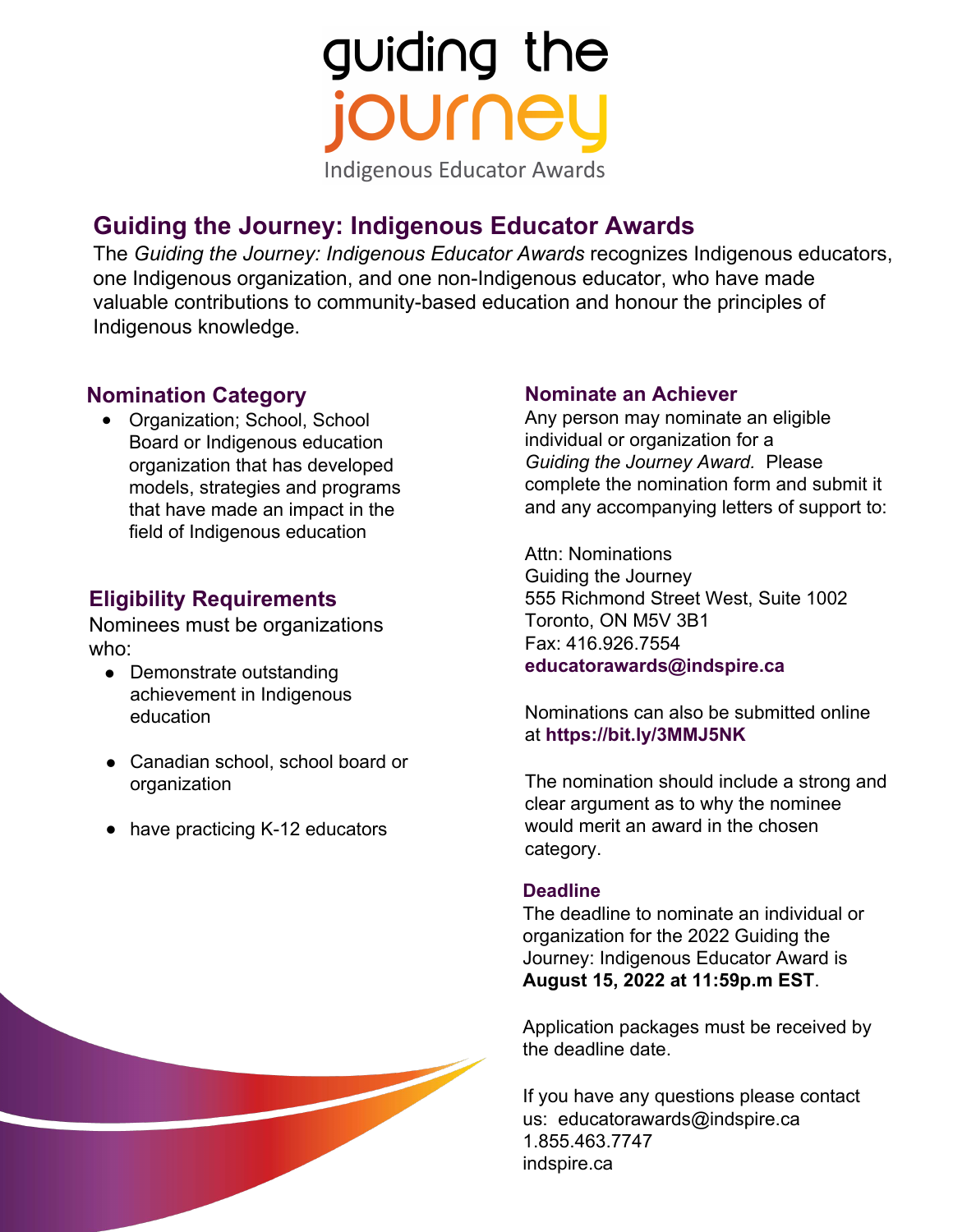Note: Only the nominees selected by the jury as recipients for the current year will be contacted. If your candidate was not selected this year, they may be considered for the following two years*.*

#### **Candidate for Nomination**

Organization Name: Organization Contact: Job Title:

Address: Town/City: Province/Territory: Postal Code:

Telephone: Email:

We may need to reach out nominees throughout the review process. Please indicate the best way to reach your nominee:

Personal Email

Personal Phone

Business Email Business Phone

#### **Nominator Information**

You may be contacted to provide clarification or more information on your nomination

| Name:               |
|---------------------|
| Address:            |
| Town/City:          |
| Province/Territory: |
| Postal Code:        |
| Email:              |
| Telephone:          |

You will also be added to our general email list, which you can remove yourself from at anytime.

Yes, I consent to being contacted by Indspire.